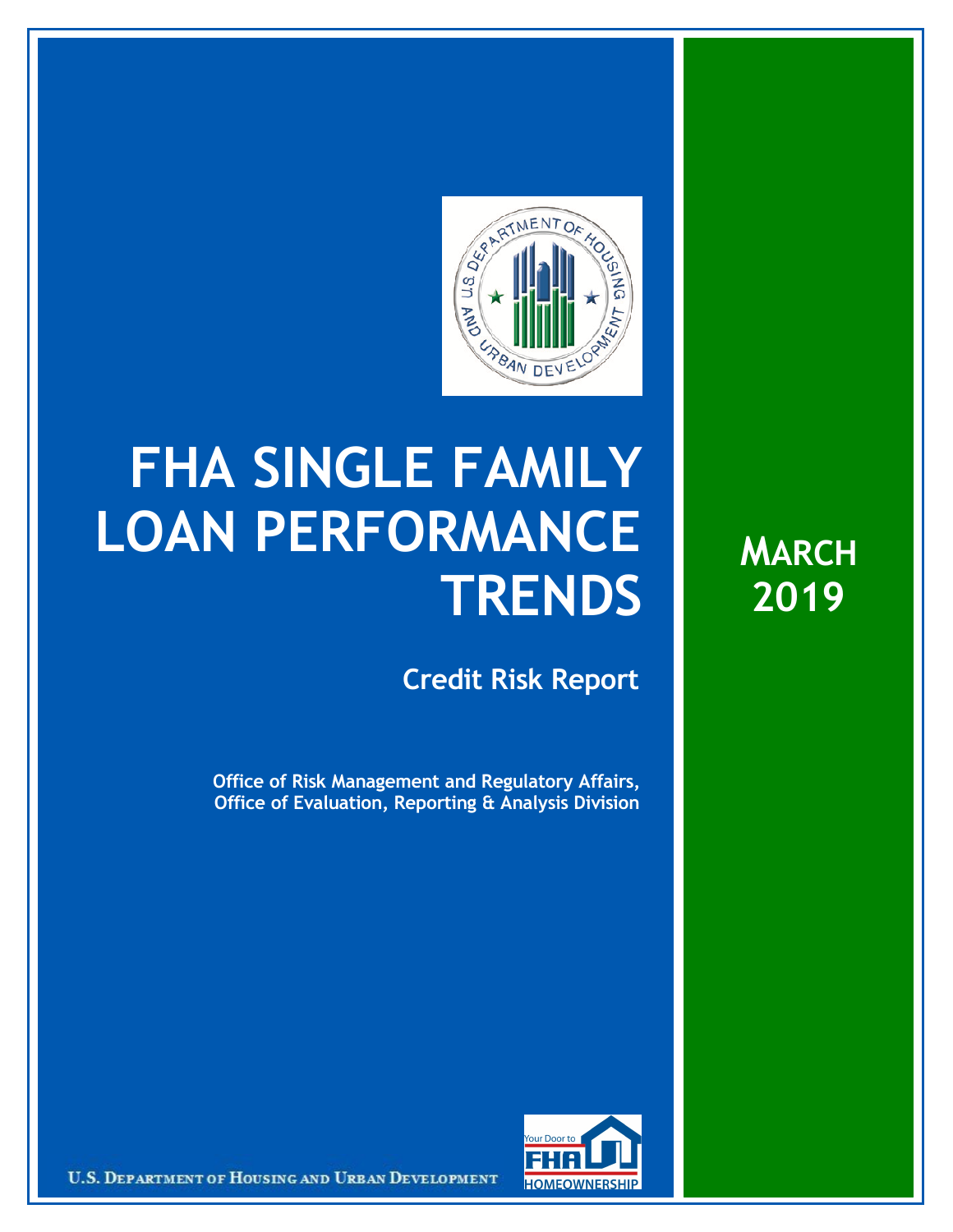## Table of Contents

## Table of Figures

| Figure 1 |  |
|----------|--|
|----------|--|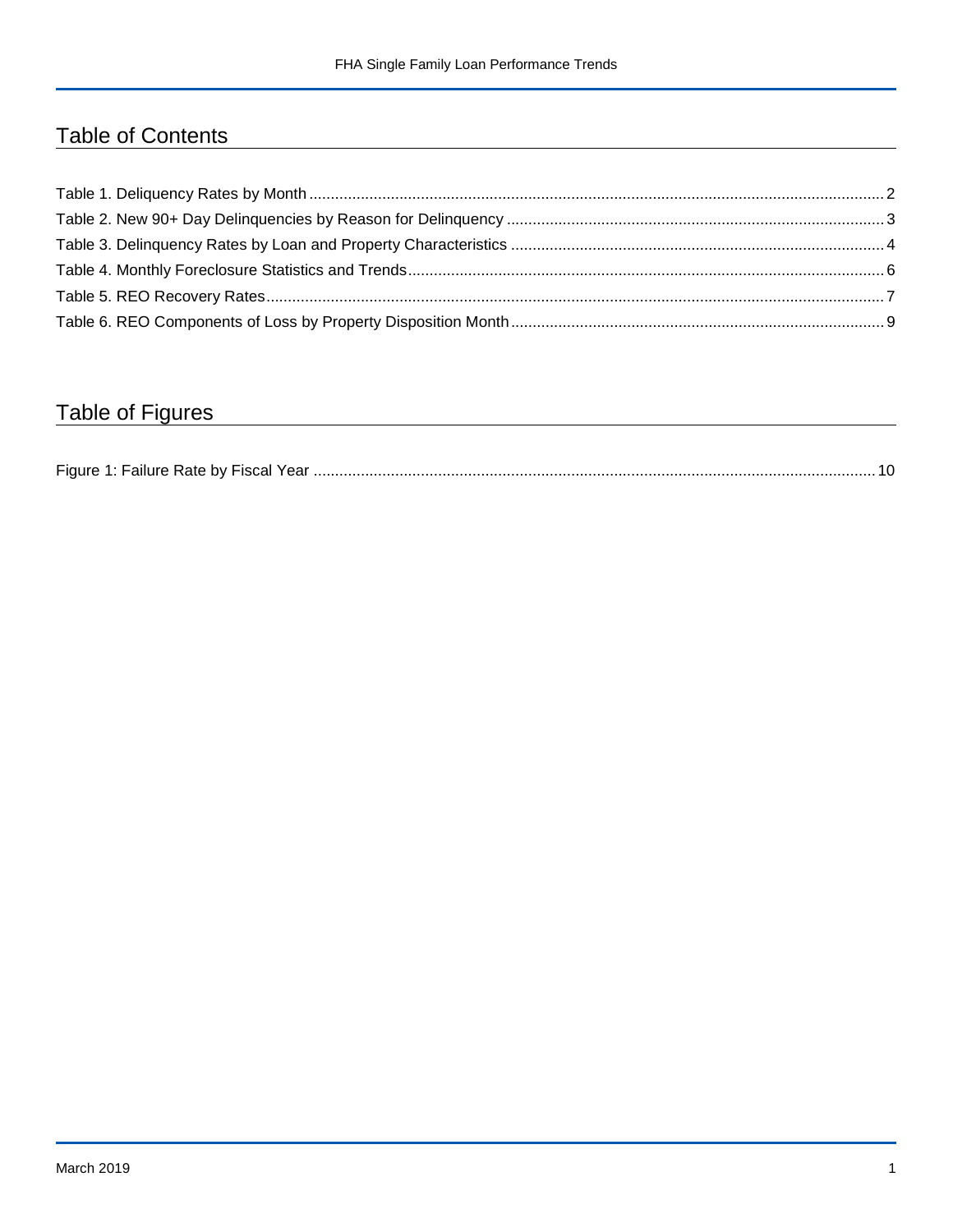|          |                                 |        | Delinquency Rates <sup>a</sup> (%) |        | Exceptions <sup>b</sup> (%) |               |                                             |
|----------|---------------------------------|--------|------------------------------------|--------|-----------------------------|---------------|---------------------------------------------|
|          | Active<br>Insurance in<br>Force |        |                                    |        |                             |               | Serious<br>Delinquency<br>Rate <sup>c</sup> |
| Month    | (EOM)                           | 30-day | 60-day                             | 90-day | In Foreclosure              | In Bankruptcy | $(\% )$                                     |
|          |                                 |        | <b>Non-Seasonally Adjusted</b>     |        |                             |               |                                             |
| Mar 2018 | 8,007,182                       | 4.16   | 1.40                               | 2.68   | 1.15                        | 0.84          | 4.66                                        |
| Apr      | 8,012,065                       | 4.26   | 1.37                               | 2.56   | 1.13                        | 0.85          | 4.54                                        |
| May      | 8,015,714                       | 4.27   | 1.37                               | 2.40   | 1.12                        | 0.83          | 4.35                                        |
| Jun      | 8,024,523                       | 4.87   | 1.47                               | 2.35   | 1.09                        | 0.84          | 4.28                                        |
| Jul      | 8,031,487                       | 4.59   | 1.48                               | 2.22   | 1.02                        | 0.83          | 4.08                                        |
| Aug      | 8,037,609                       | 4.67   | 1.51                               | 2.19   | 1.06                        | 0.86          | 4.11                                        |
| Sep      | 8,048,639                       | 5.51   | 1.66                               | 2.22   | 1.04                        | 0.86          | 4.11                                        |
| Oct      | 8,062,967                       | 5.06   | 1.64                               | 2.17   | 1.01                        | 0.88          | 4.06                                        |
| Nov      | 8,077,125                       | 5.02   | 1.63                               | 2.20   | 1.00                        | 0.86          | 4.06                                        |
| Dec      | 8,086,151                       | 5.17   | 1.71                               | 2.22   | 0.99                        | 0.87          | 4.08                                        |
| Jan 2019 | 8,112,026                       | 5.00   | 1.74                               | 2.26   | 1.03                        | 0.88          | 4.16                                        |
| Feb      | 8,117,180                       | 4.99   | 1.64                               | 2.19   | 1.04                        | 0.88          | 4.10                                        |
| Mar      | 8,118,034                       | 4.55   | 1.45                               | 2.01   | 1.00                        | 0.87          | 3.88                                        |
|          |                                 |        | <b>Seasonally Adjusted</b>         |        |                             |               |                                             |
| Mar 2018 | 8,007,182                       | 4.82   | 1.62                               | 2.76   | 1.12                        | 0.85          | 4.73                                        |
| Apr      | 8,012,065                       | 4.64   | 1.57                               | 2.67   | 1.13                        | 0.85          | 4.65                                        |
| May      | 8,015,714                       | 4.44   | 1.50                               | 2.48   | 1.13                        | 0.84          | 4.45                                        |
| Jun      | 8,024,523                       | 4.88   | 1.53                               | 2.44   | 1.09                        | 0.83          | 4.36                                        |
| Jul      | 8,031,487                       | 4.70   | 1.51                               | 2.37   | 1.03                        | 0.83          | 4.24                                        |
| Aug      | 8,037,609                       | 4.55   | 1.47                               | 2.28   | 1.06                        | 0.86          | 4.20                                        |
| Sep      | 8,048,639                       | 5.27   | 1.57                               | 2.23   | 1.07                        | 0.86          | 4.16                                        |
| Oct      | 8,062,967                       | 4.76   | 1.52                               | 2.14   | 1.04                        | 0.88          | 4.06                                        |
| Nov      | 8,077,125                       | 4.57   | 1.45                               | 2.05   | 1.02                        | 0.86          | 3.94                                        |
| Dec      | 8,086,151                       | 4.60   | 1.49                               | 2.03   | 0.99                        | 0.87          | 3.89                                        |
| Jan 2019 | 8,112,026                       | 4.80   | 1.56                               | 2.03   | 1.02                        | 0.88          | 3.92                                        |
| Feb      | 8,117,180                       | 5.09   | 1.67                               | 2.08   | 1.01                        | 0.88          | 3.97                                        |
| Mar      | 8,118,034                       | 5.26   | 1.68                               | 2.09   | 0.98                        | 0.87          | 3.94                                        |

 **Table 1. Delinquency Rates by Month**

EOM = end of month.

<sup>a</sup> The 90-day category includes all loans that are at least 3 months delinquent excluding those loans in-foreclosure or in-bankruptcy

processing.Included in the delinquency counts are loans under active consideration for loss mitigation foreclosure avoidance.<br><sup>b</sup> Exceptions are counted separately from delinquencies, regardless of the length of the delinq

<sup>c</sup> Serious delinquency rates are the sum of 90 day delinquencies, plus in-foreclosures and in-bankruptcies.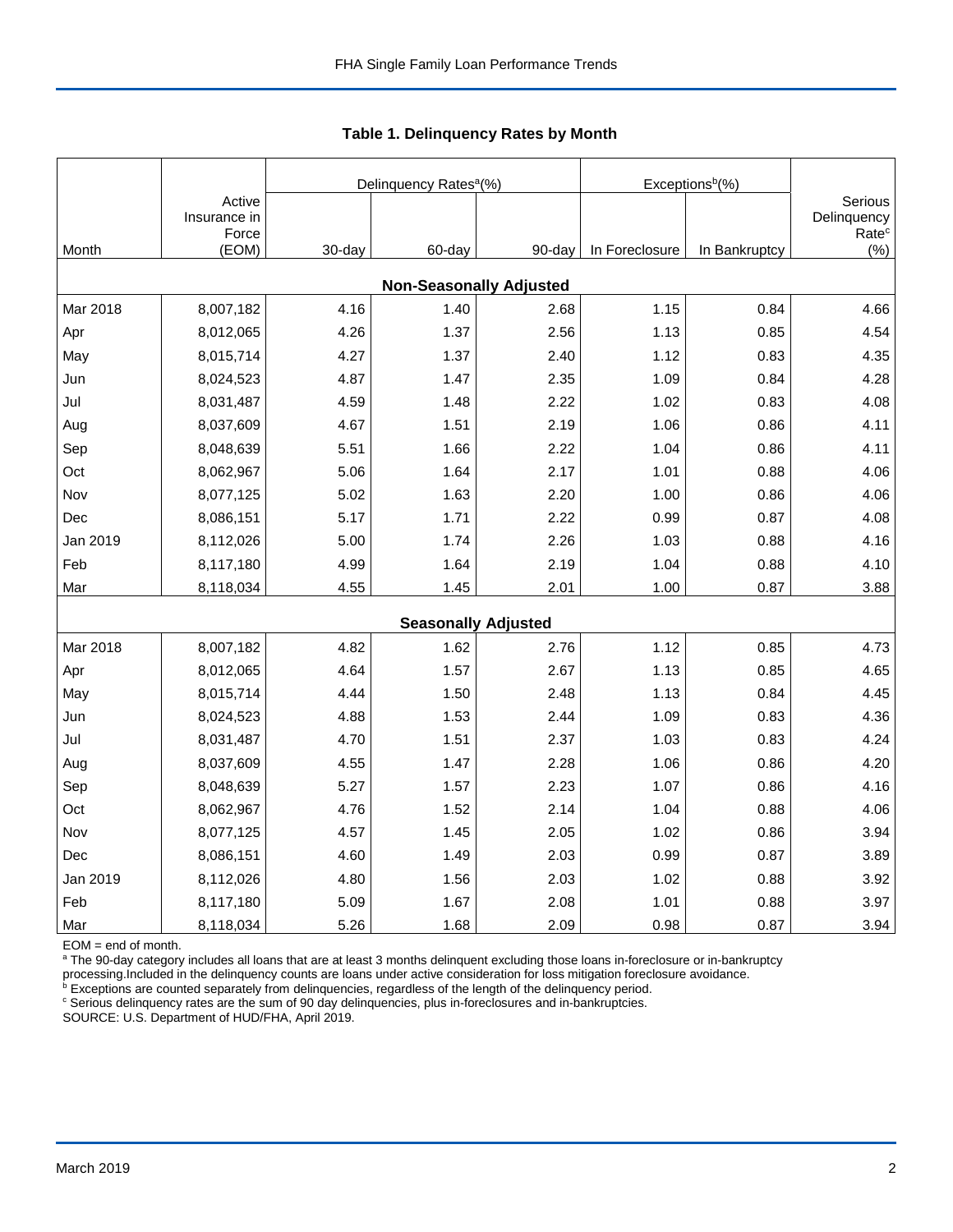|                    |               | Share by Reason for Delinquency (%) |            |             |                        |                     |            |                    |  |  |  |
|--------------------|---------------|-------------------------------------|------------|-------------|------------------------|---------------------|------------|--------------------|--|--|--|
|                    |               |                                     |            |             |                        |                     |            |                    |  |  |  |
|                    |               |                                     |            |             | Death or<br>Illness of |                     |            |                    |  |  |  |
| <b>Fiscal Year</b> |               |                                     |            |             | Principal              |                     |            |                    |  |  |  |
| and                | New 90+ Day   | Reduction of                        |            | Excessive   | Borrower               | <b>Marital</b>      |            |                    |  |  |  |
| Quarter            | Delinquencies | Income                              | Unemployed | Obligations | or Family              | <b>Difficulties</b> | No Contact | Other <sup>a</sup> |  |  |  |
| 2014 Q1            | 112,096       | 35.33                               | 7.92       | 20.44       | 12.16                  | 4.46                | 9.21       | 10.48              |  |  |  |
| 2014 Q2            | 93,183        | 34.72                               | 8.04       | 19.65       | 11.80                  | 4.32                | 10.69      | 10.79              |  |  |  |
| 2014 Q3            | 80,879        | 33.28                               | 7.88       | 19.89       | 12.28                  | 4.35                | 11.32      | 11.00              |  |  |  |
| 2014 Q4            | 101,848       | 32.49                               | 7.51       | 20.91       | 12.59                  | 4.42                | 11.46      | 10.61              |  |  |  |
| 2015 Q1            | 106,665       | 31.72                               | 6.97       | 21.91       | 12.71                  | 4.25                | 11.69      | 10.73              |  |  |  |
| 2015 Q2            | 82,864        | 32.25                               | 7.11       | 21.59       | 12.56                  | 4.19                | 11.46      | 10.84              |  |  |  |
| 2015 Q3            | 71,869        | 30.84                               | 6.63       | 21.29       | 12.71                  | 4.23                | 13.14      | 11.17              |  |  |  |
| 2015 Q4            | 88,262        | 30.53                               | 6.60       | 22.18       | 12.73                  | 4.01                | 12.22      | 11.74              |  |  |  |
| 2016 Q1            | 92,606        | 30.64                               | 6.40       | 22.56       | 13.00                  | 4.05                | 11.35      | 12.00              |  |  |  |
| 2016 Q2            | 78,978        | 30.22                               | 6.70       | 22.75       | 12.83                  | 3.93                | 11.89      | 11.69              |  |  |  |
| 2016 Q3            | 66,500        | 30.83                               | 6.77       | 23.09       | 13.36                  | 4.18                | 10.74      | 11.02              |  |  |  |
| 2016 Q4            | 85,289        | 31.79                               | 7.03       | 23.85       | 13.12                  | 4.01                | 9.66       | 10.54              |  |  |  |
| 2017 Q1            | 94,958        | 31.36                               | 6.75       | 24.40       | 13.10                  | 3.78                | 9.29       | 11.30              |  |  |  |
| 2017 Q2            | 75,376        | 31.57                               | 6.90       | 24.30       | 13.23                  | 3.85                | 9.86       | 10.29              |  |  |  |
| 2017 Q3            | 65,531        | 30.59                               | 6.85       | 24.54       | 13.73                  | 3.92                | 9.96       | 10.42              |  |  |  |
| 2017 Q4            | 87,286        | 31.16                               | 6.87       | 24.98       | 13.06                  | 3.75                | 9.26       | 10.93              |  |  |  |
| 2018 Q1            | 157,584       | 23.90                               | 4.64       | 22.53       | 8.57                   | 2.39                | 7.41       | 30.57              |  |  |  |
| 2018 Q2            | 88,660        | 28.47                               | 6.27       | 24.49       | 11.76                  | 3.23                | 9.08       | 16.70              |  |  |  |
| 2018 Q3            | 64,397        | 30.03                               | 7.17       | 25.23       | 12.82                  | 3.72                | 9.40       | 11.63              |  |  |  |
| 2018 Q4            | 84,222        | 29.96                               | 7.59       | 25.58       | 13.14                  | 3.69                | 9.68       | 10.36              |  |  |  |
| 2019 Q1            | 92,065        | 28.69                               | 7.55       | 25.57       | 12.97                  | 3.56                | 10.75      | 10.92              |  |  |  |
| 2019 Q2            | 84,836        | 27.15                               | 7.48       | 23.99       | 12.32                  | 3.05                | 14.30      | 11.71              |  |  |  |

 **Table 2. New 90+ Day Delinquencies by Reason for Delinquency**

a Includes abandonment of property, distant employment transfer, neighborhood problems, property problems, inability to sell or rent property, military service, business failure, casualty loss, energy-environment cost, servicing problems, payment adjustment, payment dispute, transfer of ownership pending fraud and incarceration.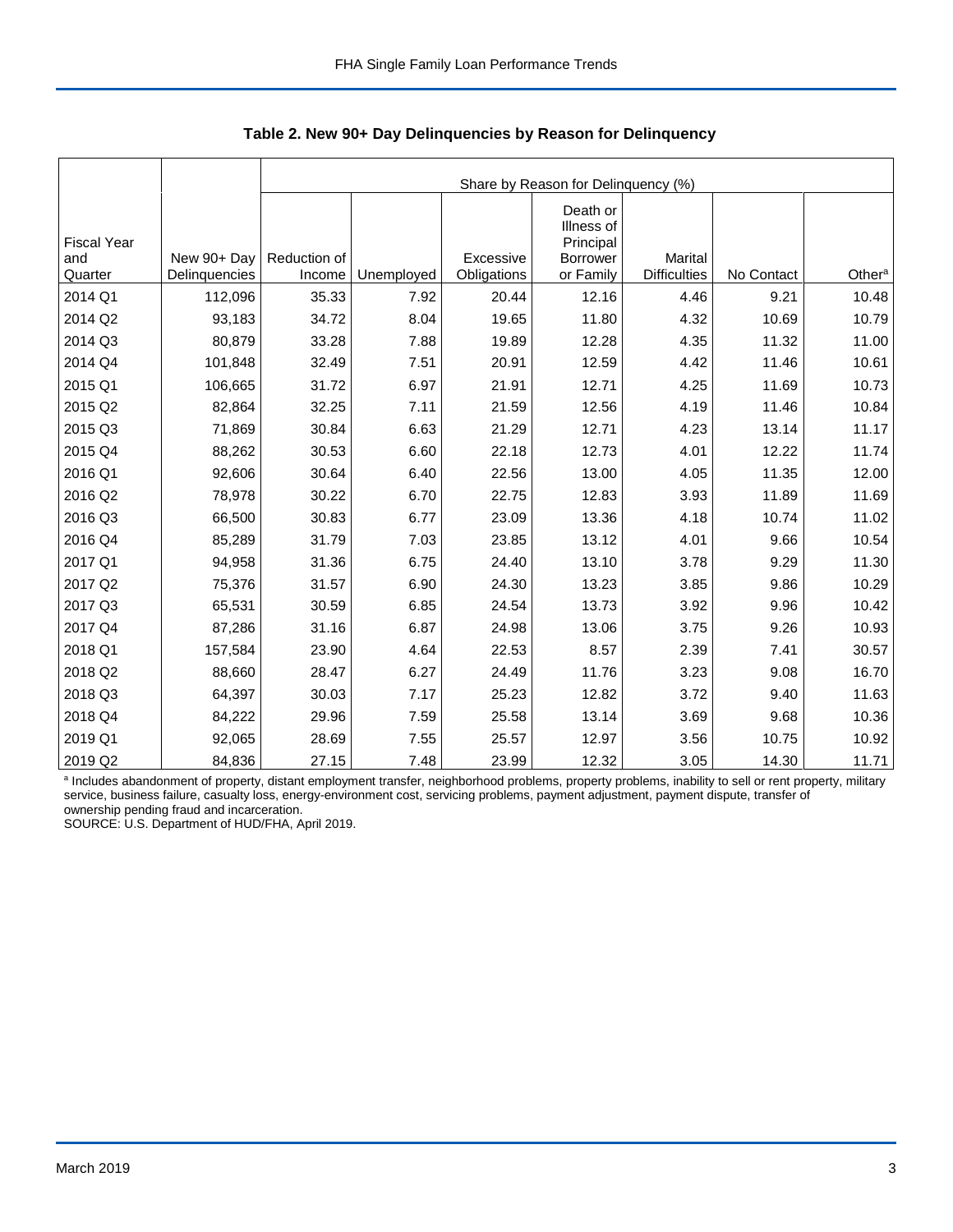|                            |                     | Rates in Percent of Active Loan Counts |        |        |            |                   |                  |                                  |  |
|----------------------------|---------------------|----------------------------------------|--------|--------|------------|-------------------|------------------|----------------------------------|--|
|                            | <b>IIF</b>          | All Past                               |        |        |            |                   |                  | Serious                          |  |
|                            | Shares <sup>a</sup> | Due <sup>b</sup>                       | 30 Day | 60 Day | $90 + Day$ | In<br>Foreclosure | In<br>Bankruptcy | Delinquency<br>Rate <sup>c</sup> |  |
| <b>Loan Purpose</b>        |                     |                                        |        |        |            |                   |                  |                                  |  |
| All Active Loans           | 8,118,034           | 9.88                                   | 4.55   | 1.45   | 2.01       | 1.00              | 0.87             | 3.88                             |  |
| Purchase                   | 69.40               | 10.61                                  | 4.87   | 1.61   | 2.22       | 1.01              | 0.90             | 4.13                             |  |
| Refinance                  | 30.60               | 8.23                                   | 3.81   | 1.10   | 1.54       | 0.98              | 0.80             | 3.32                             |  |
| <b>Refinance</b>           |                     |                                        |        |        |            |                   |                  |                                  |  |
| Refinance Loans            | 2,483,783           | 8.23                                   | 3.81   | 1.10   | 1.54       | 0.98              | 0.80             | 3.32                             |  |
| Conventional               | 35.68               | 9.12                                   | 4.12   | 1.18   | 1.71       | 1.24              | 0.87             | 3.82                             |  |
| No Cash-out                | 21.26               | 9.12                                   | 4.12   | 1.17   | 1.70       | 1.23              | 0.90             | 3.83                             |  |
| Cash-out                   | 14.42               | 9.12                                   | 4.12   | 1.20   | 1.72       | 1.25              | 0.84             | 3.80                             |  |
| <b>FHA</b>                 | 13.28               | 6.35                                   | 3.16   | 0.87   | 1.16       | 0.57              | 0.59             | 2.32                             |  |
| No Cash-out                | 6.51                | 6.66                                   | 3.21   | 0.88   | 1.24       | 0.66              | 0.67             | 2.57                             |  |
| Cash-out                   | 6.76                | 6.05                                   | 3.12   | 0.86   | 1.09       | 0.48              | 0.50             | 2.07                             |  |
| Streamline                 | 51.04               | 8.09                                   | 3.76   | 1.10   | 1.51       | 0.91              | 0.81             | 3.23                             |  |
| <b>Credit Score Ranged</b> |                     |                                        |        |        |            |                   |                  |                                  |  |
| Loans with Credit Scores   | 6,442,343           | 9.55                                   | 4.40   | 1.40   | 1.97       | 0.95              | 0.82             | 3.74                             |  |
| < 500                      | 0.10                | 34.23                                  | 12.12  | 4.67   | 8.50       | 4.68              | 4.26             | 17.44                            |  |
| 500-579                    | 1.87                | 27.20                                  | 11.04  | 3.91   | 5.83       | 3.34              | 3.06             | 12.24                            |  |
| 580-619                    | 7.79                | 19.03                                  | 8.49   | 2.85   | 3.98       | 1.98              | 1.71             | 7.68                             |  |
| 620-659                    | 31.11               | 13.68                                  | 6.31   | 2.04   | 2.88       | 1.25              | 1.20             | 5.33                             |  |
| 660-719                    | 39.42               | 6.88                                   | 3.29   | 0.99   | 1.37       | 0.68              | 0.55             | 2.59                             |  |
| 720-850                    | 19.72               | 2.82                                   | 1.34   | 0.38   | 0.54       | 0.36              | 0.20             | 1.11                             |  |
| <b>Fiscal Year Cohort</b>  |                     |                                        |        |        |            |                   |                  |                                  |  |
| <b>All Cohorts</b>         | 8,118,034           | 9.88                                   | 4.55   | 1.45   | 2.01       | 1.00              | 0.87             | 3.88                             |  |
| pre-2004                   | 6.60                | 15.93                                  | 7.26   | 2.61   | 3.16       | 1.53              | 1.37             | 6.06                             |  |
| 2004                       | 1.73                | 16.18                                  | 7.42   | 2.55   | 3.19       | 1.55              | 1.46             | 6.21                             |  |
| 2005                       | 1.29                | 17.91                                  | 8.01   | 2.83   | 3.58       | 1.78              | 1.71             | 7.07                             |  |
| 2006                       | 1.02                | 20.22                                  | 8.43   | 3.04   | 4.16       | 2.56              | 2.03             | 8.75                             |  |
| 2007                       | 0.97                | 23.54                                  | 9.16   | 3.21   | 5.10       | 3.42              | 2.65             | 11.17                            |  |
| 2008                       | 2.28                | 23.71                                  | 9.30   | 3.24   | 4.97       | 3.63              | 2.57             | 11.17                            |  |
| 2009                       | 4.96                | 16.00                                  | 6.79   | 2.17   | 3.11       | 2.28              | 1.65             | 7.04                             |  |
| 2010                       | 6.35                | 11.67                                  | 5.27   | 1.63   | 2.18       | 1.43              | 1.17             | 4.78                             |  |
| 2011                       | 5.13                | 9.90                                   | 4.50   | 1.40   | 1.94       | 1.06              | 1.00             | 4.00                             |  |
| 2012                       | 6.32                | 8.32                                   | 3.82   | 1.20   | 1.61       | 0.82              | 0.87             | 3.30                             |  |
| 2013                       | 8.82                | 7.01                                   | 3.22   | 0.97   | 1.34       | 0.70              | 0.78             | 2.82                             |  |
| 2014                       | 4.25                | 11.49                                  | 4.98   | 1.60   | 2.34       | 1.27              | 1.30             | 4.90                             |  |
| 2015                       | 8.05                | 9.79                                   | 4.33   | 1.40   | 2.10       | 0.98              | 0.98             | 4.06                             |  |
| 2016                       | 11.63               | 8.64                                   | 3.99   | 1.25   | 1.92       | 0.77              | 0.71             | 3.40                             |  |
| 2017                       | 13.36               | 7.89                                   | 3.79   | 1.17   | 1.89       | 0.60              | 0.44             | 2.93                             |  |
| 2018                       | 11.96               | 6.02                                   | 3.45   | 1.00   | 1.11       | 0.29              | 0.16             | 1.56                             |  |
| 2019                       | 5.29                | 1.92                                   | 1.49   | 0.30   | 0.12       | 0.00              | 0.01             | 0.13                             |  |

Table 3. Delinquency Rates by Loan and Property Characteristics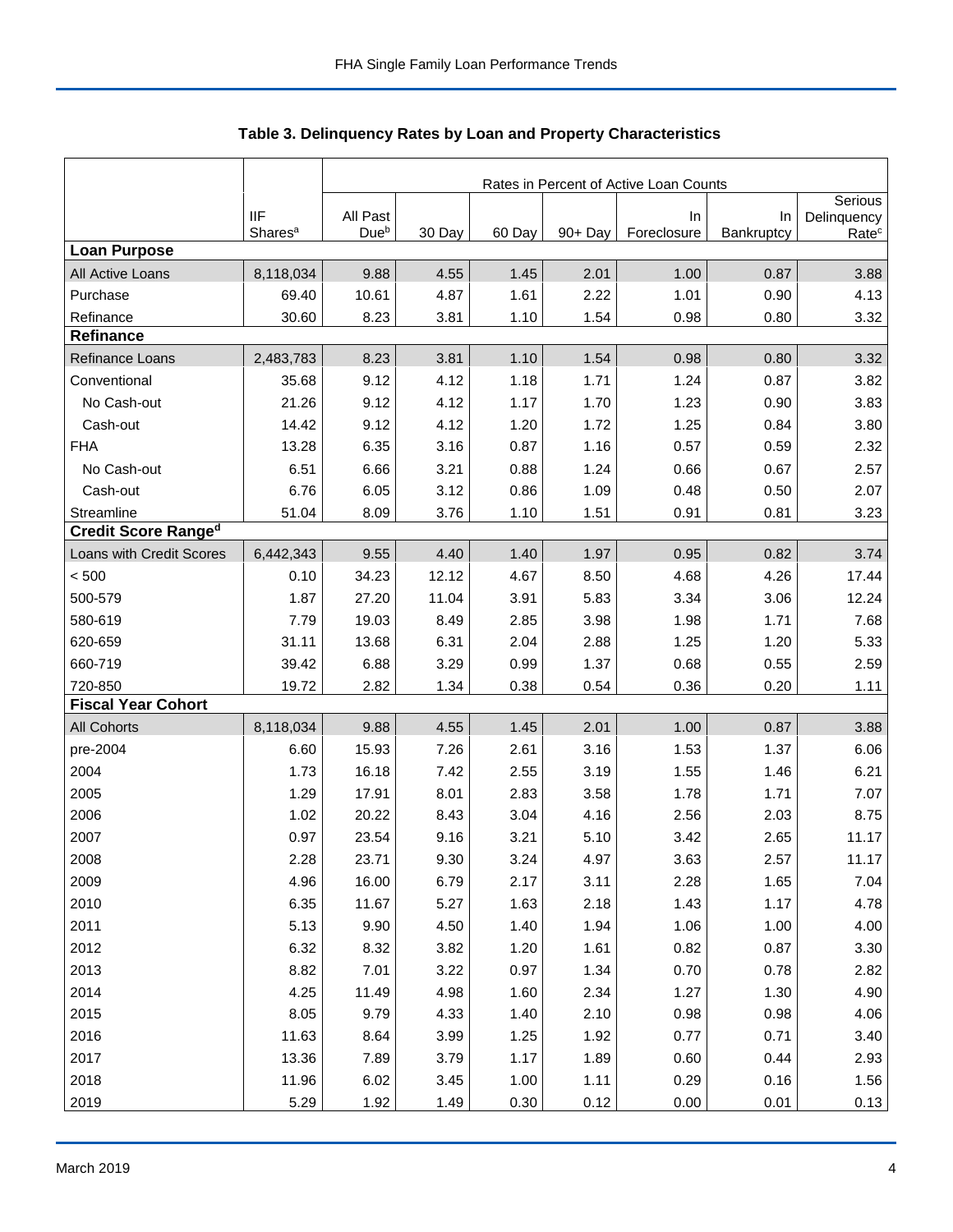|                                           |                                   | Rates in Percent of Active Loan Counts |        |        |         |                   |                  |                                               |  |  |
|-------------------------------------------|-----------------------------------|----------------------------------------|--------|--------|---------|-------------------|------------------|-----------------------------------------------|--|--|
|                                           | <b>IIF</b><br>Shares <sup>a</sup> | All Past<br>Dueb                       | 30 Day | 60 Day | 90+ Day | In<br>Foreclosure | In<br>Bankruptcy | Seriously<br>Delinquency<br>Rate <sup>c</sup> |  |  |
| Loan Amount at Origination (\$ thousands) |                                   |                                        |        |        |         |                   |                  |                                               |  |  |
| All Loan Amounts                          | 8,118,034                         | 9.88                                   | 4.55   | 1.45   | 2.01    | 1.00              | 0.87             | 3.88                                          |  |  |
| < 50                                      | 2.72                              | 11.67                                  | 5.25   | 1.73   | 2.13    | 1.62              | 0.95             | 4.69                                          |  |  |
| 50-99                                     | 21.67                             | 11.05                                  | 5.01   | 1.61   | 2.10    | 1.28              | 1.04             | 4.43                                          |  |  |
| 100-149                                   | 27.19                             | 10.27                                  | 4.70   | 1.51   | 2.06    | 0.99              | 1.00             | 4.05                                          |  |  |
| 150-199                                   | 20.29                             | 9.42                                   | 4.43   | 1.39   | 1.92    | 0.85              | 0.82             | 3.60                                          |  |  |
| 200-249                                   | 12.40                             | 8.78                                   | 4.11   | 1.29   | 1.90    | 0.80              | 0.69             | 3.38                                          |  |  |
| 250-399                                   | 13.02                             | 8.93                                   | 4.14   | 1.32   | 1.99    | 0.86              | 0.62             | 3.47                                          |  |  |
| 400-499                                   | 1.66                              | 8.23                                   | 3.65   | 1.20   | 1.92    | 0.95              | 0.51             | 3.38                                          |  |  |
| > 499                                     | 1.05                              | 7.39                                   | 3.11   | 1.02   | 1.86    | 1.02              | 0.38             | 3.26                                          |  |  |
| <b>Property Type</b>                      |                                   |                                        |        |        |         |                   |                  |                                               |  |  |
| All Property Types                        | 8,118,034                         | 9.88                                   | 4.55   | 1.45   | 2.01    | 1.00              | 0.87             | 3.88                                          |  |  |
| Detached                                  | 86.49                             | 9.92                                   | 4.62   | 1.47   | 2.01    | 0.95              | 0.88             | 3.84                                          |  |  |
| Manufactured Housing                      | 3.26                              | 11.14                                  | 4.79   | 1.52   | 2.15    | 1.62              | 1.05             | 4.82                                          |  |  |
| 2-4 Units                                 | 2.13                              | 8.97                                   | 3.48   | 1.17   | 1.85    | 1.91              | 0.56             | 4.32                                          |  |  |
| Condo                                     | 3.00                              | 7.67                                   | 3.24   | 1.06   | 1.72    | 0.98              | 0.67             | 3.36                                          |  |  |
| Townhouse                                 | 5.11                              | 10.03                                  | 4.42   | 1.51   | 2.19    | 1.11              | 0.79             | 4.10                                          |  |  |
| <b>Purchase Loan Type</b>                 |                                   |                                        |        |        |         |                   |                  |                                               |  |  |
| All Purchase Loans                        | 5,633,767                         | 10.61                                  | 4.87   | 1.61   | 2.22    | 1.01              | 0.90             | 4.13                                          |  |  |
| Repeat                                    | 17.40                             | 8.62                                   | 4.18   | 1.28   | 1.66    | 0.79              | 0.72             | 3.16                                          |  |  |
| First-time                                | 82.60                             | 11.02                                  | 5.02   | 1.68   | 2.34    | 1.06              | 0.93             | 4.33                                          |  |  |
| Down Payment Assistance (DPA) Type        |                                   |                                        |        |        |         |                   |                  |                                               |  |  |
| All Sources of Funds                      | 8,118,034                         | 9.88                                   | 4.55   | 1.45   | 2.01    | 1.00              | 0.87             | 3.88                                          |  |  |
| Government                                | 6.98                              | 11.43                                  | 4.99   | 1.72   | 2.59    | 1.04              | 1.10             | 4.73                                          |  |  |
| Relative                                  | 16.23                             | 11.99                                  | 5.60   | 1.85   | 2.54    | 1.09              | 0.92             | 4.54                                          |  |  |
| Other                                     | 2.08                              | 17.54                                  | 7.61   | 2.77   | 3.67    | 1.59              | 1.90             | 7.16                                          |  |  |
| Seller Funded                             | 0.57                              | 27.40                                  | 10.51  | 3.93   | 5.85    | 3.56              | 3.54             | 12.96                                         |  |  |
| No DPA                                    | 74.14                             | 8.92                                   | 4.14   | 1.28   | 1.76    | 0.94              | 0.79             | 3.50                                          |  |  |

 **Table 3. Delinquency Rates by Loan and Property Characteristics**

IIF = insurance in force.

<sup>a</sup> For each subpanel, the loan shares add to 100%. However, in some of the subpanels, the total loans in the analysis do not add to 100% of IIF. For example, the IIF shares for refinance loans add to 100% of refinance loans. Streamline refinance loans are not included in the Credit Score

Range analysis; the IIF shares in that panel, add to 100% of fully-underwritten loans.<br><sup>b</sup> Includes all loans 30 or more days past due, including those in bankruptcy or foreclosure.

<sup>c</sup> Includes all loans 90 days past due plus all in-bankruptcy and in-foreclosure cases.

<sup>d</sup> Credit score reporting began in May 2004 but was not mandatory until July 2008. Streamline Refinance loans do not require credit score reporting.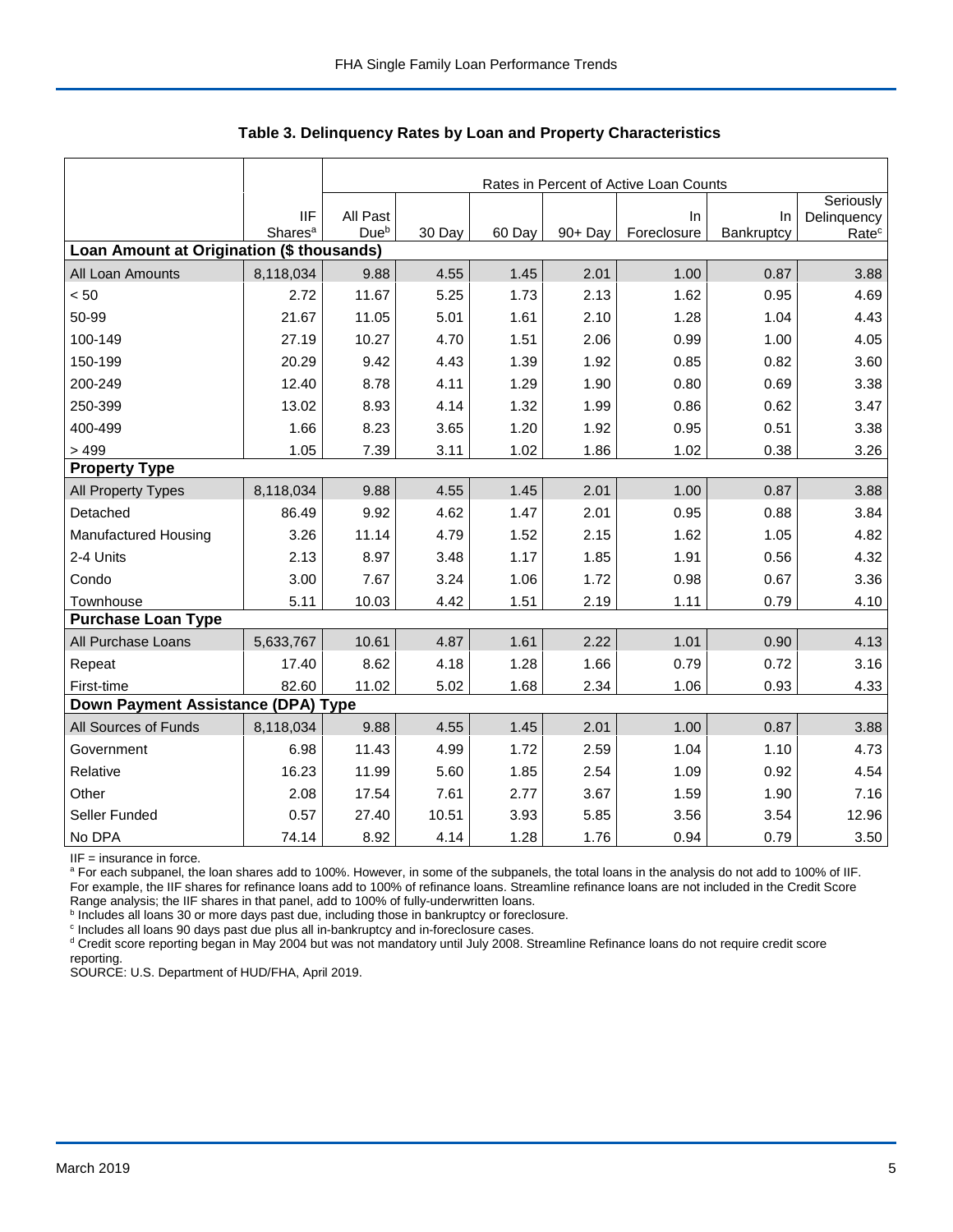|        |       |              |               |                          |             | Foreclosure             | Annualized          |
|--------|-------|--------------|---------------|--------------------------|-------------|-------------------------|---------------------|
| Fiscal |       | Insurance in | Foreclosure   | In                       | Foreclosure | Starts:                 | Foreclosure         |
| Year   | Month | Force        | <b>Starts</b> | Foreclosure <sup>a</sup> | Claimsb     | 6-month MA <sup>c</sup> | Rate <sup>d</sup> % |
| 2016   | Mar   | 7,809,260    | 11,796        | 130,951                  | 8,140       | 11,349                  | 1.24                |
|        | Apr   | 7,810,381    | 10,123        | 130,532                  | 7,276       | 11,127                  | 1.11                |
|        | May   | 7,813,695    | 8,896         | 127,348                  | 6,472       | 10,870                  | 0.99                |
|        | Jun   | 7,814,304    | 9,218         | 126,941                  | 6,647       | 10,430                  | 1.02                |
|        | Jul   | 7,824,682    | 8,946         | 124,462                  | 5,400       | 10,078                  | 0.83                |
|        | Aug   | 7,834,822    | 10,446        | 121,608                  | 7,416       | 9,904                   | 1.13                |
|        | Sep   | 7,838,495    | 9,873         | 117,703                  | 6,329       | 9,584                   | 0.96                |
| 2017   | Oct   | 7,840,261    | 10,153        | 115,282                  | 6,505       | 9,589                   | 0.99                |
|        | Nov   | 7,839,269    | 9,806         | 114,139                  | 6,004       | 9,740                   | 0.92                |
|        | Dec   | 7,842,834    | 10,160        | 114,447                  | 5,757       | 9,897                   | 0.88                |
|        | Jan   | 7,877,094    | 10,823        | 116,076                  | 5,531       | 10,210                  | 0.84                |
|        | Feb   | 7,891,926    | 10,888        | 115,469                  | 4,974       | 10,284                  | 0.75                |
|        | Mar   | 7,904,390    | 11,777        | 116,236                  | 6,345       | 10,601                  | 0.96                |
|        | Apr   | 7,917,975    | 9,082         | 114,284                  | 5,517       | 10,423                  | 0.83                |
|        | May   | 7,934,510    | 9,530         | 112,048                  | 5,979       | 10,377                  | 0.90                |
|        | Jun   | 7,950,029    | 8,777         | 108,632                  | 6,286       | 10,146                  | 0.94                |
|        | Jul   | 7,962,527    | 8,113         | 103,183                  | 5,825       | 9,695                   | 0.87                |
|        | Aug   | 7,973,604    | 9,468         | 103,830                  | 6,801       | 9,458                   | 1.02                |
|        | Sep   | 7,982,070    | 8,010         | 94,946                   | 5,786       | 8,830                   | 0.87                |
| 2018   | Oct   | 7,986,663    | 8,746         | 94,012                   | 6,008       | 8,774                   | 0.90                |
|        | Nov   | 7,988,634    | 8,484         | 92,810                   | 5,524       | 8,600                   | 0.83                |
|        | Dec   | 7,989,699    | 8,843         | 93,261                   | 4,756       | 8,611                   | 0.71                |
|        | Jan   | 8,005,645    | 9,868         | 91,506                   | 5,066       | 8,903                   | 0.76                |
|        | Feb   | 8,007,772    | 9,934         | 92,797                   | 5,023       | 8,981                   | 0.75                |
|        | Mar   | 8,007,182    | 10,231        | 92,153                   | 5,709       | 9,351                   | 0.85                |
|        | Apr   | 8,012,065    | 9,679         | 90,663                   | 5,408       | 9,507                   | 0.81                |
|        | May   | 8,015,714    | 10,258        | 89,409                   | 5,804       | 9,802                   | 0.87                |
|        | Jun   | 8,024,523    | 9,096         | 87,390                   | 5,442       | 9,844                   | 0.81                |
|        | Jul   | 8,031,487    | 8,368         | 82,258                   | 4,883       | 9,594                   | 0.73                |
|        | Aug   | 8,037,609    | 9,798         | 85,106                   | 5,207       | 9,572                   | 0.77                |
|        | Sep   | 8,048,639    | 7,804         | 83,334                   | 4,153       | 9,167                   | 0.62                |
| 2019   | Oct   | 8,062,967    | 10,319        | 81,407                   | 5,549       | 9,274                   | 0.82                |
|        | Nov   | 8,077,125    | 9,281         | 80,980                   | 4,493       | 9,111                   | 0.67                |
|        | Dec   | 8,086,151    | 9,401         | 80,094                   | 4,101       | 9,162                   | 0.61                |
|        | Jan   | 8,112,026    | 11,510        | 83,174                   | 4,473       | 9,686                   | 0.66                |
|        | Feb   | 8,117,180    | 10,473        | 84,258                   | 4,355       | 9,798                   | 0.64                |
|        | Mar   | 8,118,034    | 11,077        | 81,377                   | 4,703       | 10,344                  | 0.69                |

 **Table 4. Monthly Foreclosure Statistics and Trends**

<sup>a</sup> Numbers of loans are in some stage of foreclosure processing at the end of each month.

<sup>b</sup> This is the number of claims paid by HUD. These are nearly all for completed foreclosure actions.

<sup>c</sup> The six-month moving average of foreclosure starts is presented here to smooth out variations in actual starts each month. <sup>d</sup> An annualized foreclosure rate takes the monthly foreclosure claim rate and transforms that into its annual equivalency. That is, if the same foreclosure claim rate continued for 12 straight months, then the figure is the final annual foreclosure rate result as a percentage of beginning insurance-in-force.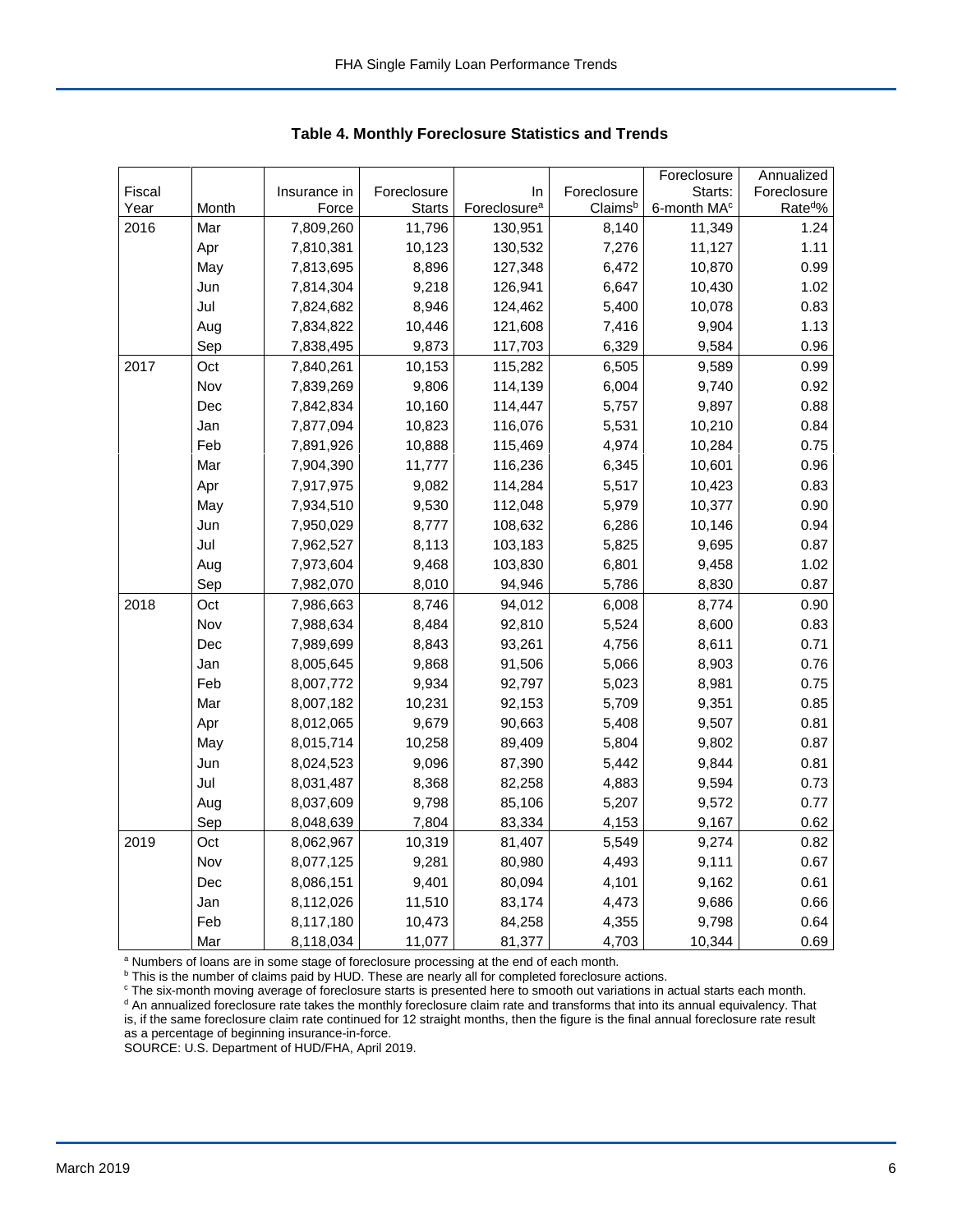Tabl e 5. REO R ecover y R ates **Table 5. REO Recovery Rates**

|                                |                  |               | Recovery Rates (%) |               | Percentage Point Change |                      |
|--------------------------------|------------------|---------------|--------------------|---------------|-------------------------|----------------------|
|                                |                  |               |                    |               | From Previous           | <b>From Previous</b> |
| Disposition State <sup>b</sup> | Dispositions     | February 2019 | January 2019       | February 2018 | Month                   | Year                 |
| US                             | 1,227            | 50.6          | 51.0               | 42.8          | $-0.4$                  | 7.9                  |
| $\sf IL$                       | 89               | 28.6          | 26.0               | 18.0          | 2.5                     | 10.5                 |
| TX                             | 83               | 68.0          | 68.9               | 61.9          | $-0.9$                  | 6.1                  |
| PR                             | 69               | 51.2          | 48.4               | 40.1          | 2.8                     | 11.2                 |
| OH                             | 61               | 39.8          | 41.9               | 26.5          | $-2.1$                  | 13.3                 |
| NJ                             | 60               | 25.6          | 22.7               | 20.3          | 2.9                     | 5.3                  |
| <b>CT</b>                      | 59               | 39.9          | 42.9               | 39.8          | $-3.0$                  | 0.1                  |
| PA                             | 55               | 49.5          | 49.0               | 29.4          | 0.5                     | 20.1                 |
| VA                             | 48               | 59.1          | 57.6               | 50.5          | 1.5                     | 8.5                  |
| KS                             | 46               | 54.5          | 51.7               | 56.6          | 2.7                     | $-2.1$               |
| OK                             | 46               | 53.7          | 43.4               | 45.4          | 10.2                    | 8.2                  |
| <b>AL</b>                      | 45               | 56.7          | 61.5               | 48.4          | $-4.8$                  | 8.3                  |
| MI                             | 44               | 45.0          | 41.8               | 31.7          | 3.2                     | 13.2                 |
| FL                             | 43               | 78.7          | 66.9               | 50.4          | 11.8                    | 28.3                 |
| LA                             | 43               | 46.8          | 44.9               | 38.7          | 1.9                     | 8.0                  |
| <b>MD</b>                      | 34               | 62.7          | 54.9               | 38.7          | 7.8                     | 24.0                 |
| <b>NY</b>                      | 34               | 37.6          | 26.6               | 14.5          | 11.0                    | 23.1                 |
| GA                             | 32               | 59.0          | 78.0               | 54.4          | $-19.0$                 | 4.6                  |
| KY                             | 29               | 47.0          | 50.8               | 38.2          | $-3.9$                  | 8.7                  |
| <b>NC</b>                      | 29               | 57.3          | 48.8               | 57.3          | 8.5                     | 0.0                  |
| ${\sf IN}$                     | 28               | 35.0          | 58.4               | 46.5          | $-23.4$                 | $-11.5$              |
| <b>MO</b>                      | 25               | 51.3          | 50.1               | 43.4          | 1.2                     | 7.9                  |
| <b>NM</b>                      | 25               | 62.7          | 74.5               | 48.2          | $-11.8$                 | 14.5                 |
| <b>TN</b>                      | 23               | 75.2          | 74.3               | 58.8          | 0.9                     | 16.4                 |
| <b>MS</b>                      | 21               | 63.2          | 55.7               | 44.4          | 7.5                     | 18.8                 |
| <b>AR</b>                      | 19               | 56.7          | 39.8               | 41.7          | 16.9                    | 15.0                 |
| <b>MN</b>                      | 16               | 52.7          | 54.4               | 56.8          | $-1.8$                  | $-4.1$               |
| SC                             | 14               | 35.5          | 52.7               | 51.6          | $-17.2$                 | $-16.1$              |
| WI                             | 11               | 40.6          | 28.8               | 36.8          | 11.8                    | $3.8\,$              |
| CA                             | 8                | 90.5          | 88.7               | 80.4          | 1.8                     | 10.1                 |
| CO                             | $\overline{7}$   | 83.6          | 80.9               | 79.4          | 2.7                     | 4.3                  |
| ND                             | $\overline{7}$   | 51.0          | 51.6               | 55.1          | $-0.6$                  | $-4.1$               |
| WA                             | $\boldsymbol{7}$ | 73.1          | 54.4               | 68.6          | 18.7                    | 4.5                  |
| IA                             | 6                | 20.7          | 38.6               | 34.5          | $-17.9$                 | $-13.7$              |
| MA                             | 6                | 34.3          | 46.1               | 35.4          | $-11.8$                 | $-1.1$               |
| WV                             | 6                | 27.2          | 32.9               | 32.5          | $-5.7$                  | $-5.3$               |
| DE                             | 5                | 20.8          | 36.5               | 63.4          | $-15.7$                 | $-42.5$              |
| ME                             | 5                | 62.6          | 92.6               | 26.6          | $-29.9$                 | 36.0                 |
| $\mathsf{A}\mathsf{Z}$         | 4                | 66.4          | 58.8               | 55.4          | 7.6                     | 11.0                 |
| $\sf NE$                       | 4                | 72.3          | 88.1               | 61.1          | $-15.8$                 | 11.2                 |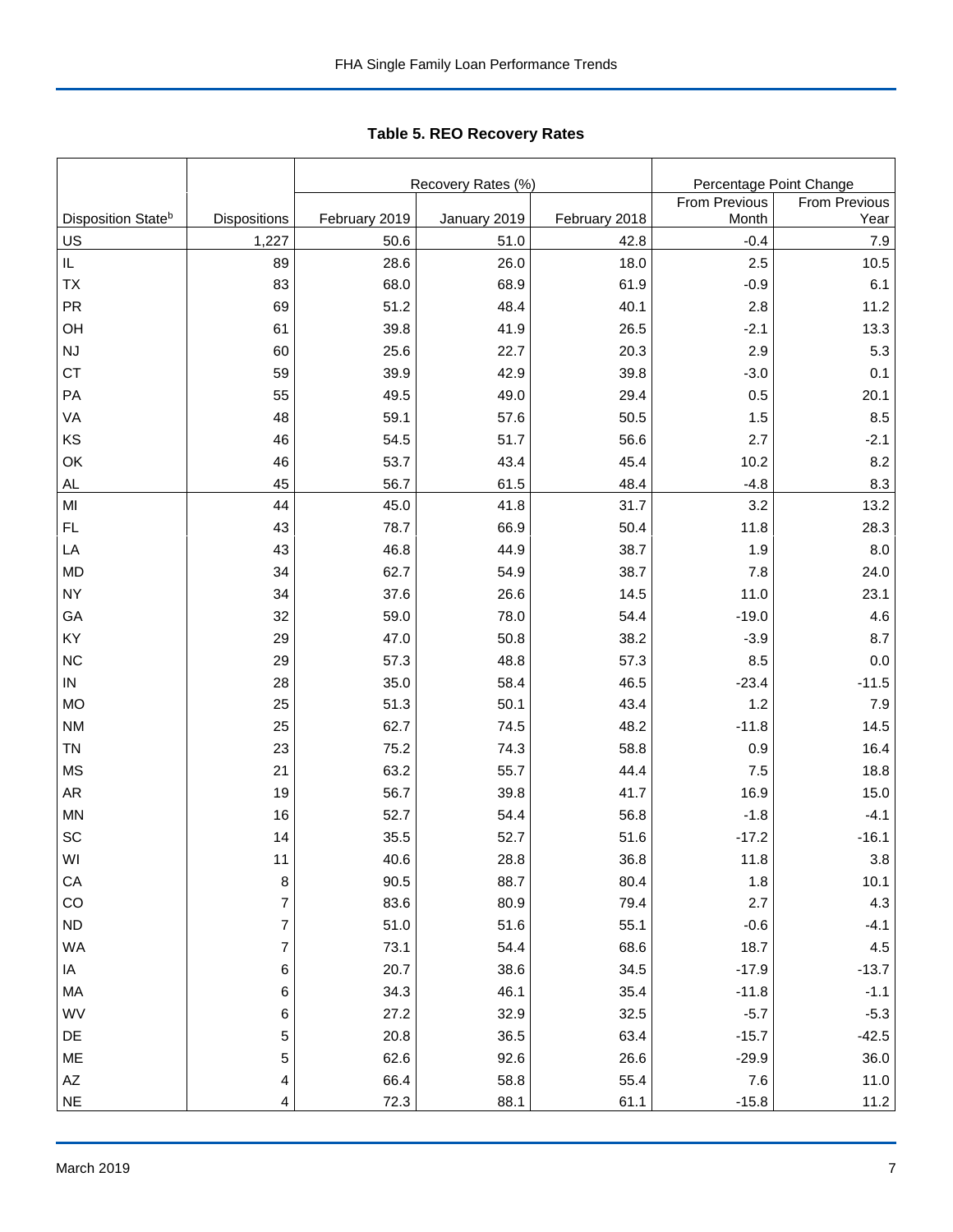|                                |                     |               | Recovery Rates (%) | Percentage Point Change |               |               |
|--------------------------------|---------------------|---------------|--------------------|-------------------------|---------------|---------------|
|                                |                     |               |                    |                         | From Previous | From Previous |
| Disposition State <sup>b</sup> | <b>Dispositions</b> | February 2019 | January 2019       | February 2018           | Month         | Year          |
| R <sub>l</sub>                 | 4                   | 46.8          | 72.0               | 66.3                    | $-25.2$       | $-19.5$       |
| SD                             | 4                   | 44.9          | 67.6               | 72.4                    | $-22.6$       | $-27.4$       |
| UT                             | 4                   | 69.0          | na                 | 66.9                    | na            | 2.1           |
| <b>WY</b>                      | 4                   | 40.6          | 62.4               | 64.2                    | $-21.8$       | $-23.6$       |
| MT                             | 3                   | 69.2          | 84.9               | 46.5                    | $-15.7$       | 22.7          |
| <b>OR</b>                      | 3                   | 133.5         | 84.9               | 65.8                    | 48.6          | 67.7          |
| AK                             | 2                   | 51.7          | 53.1               | 60.2                    | $-1.3$        | $-8.5$        |
| ID                             | $\overline{2}$      | 102.8         | 209.1              | 79.3                    | $-106.3$      | 23.5          |
| <b>NH</b>                      | 2                   | 21.8          | 47.4               | 58.7                    | $-25.6$       | $-36.9$       |
| <b>NV</b>                      | $\overline{2}$      | 76.3          | 97.3               | 65.2                    | $-21.0$       | 11.1          |
| VT                             |                     | 49.6          | 84.5               | 25.0                    | $-34.9$       | 24.5          |
| DC                             | 0                   | na            | na                 | 2.0                     | na            | na            |

## **Table 5. REO Recovery Rates**

na = not applicable

<sup>a</sup> Rates are percentages of unpaid loan balance at time of default.<br><sup>b</sup> State records are sorted by number of dispositions in the most recent month (largest to smallest).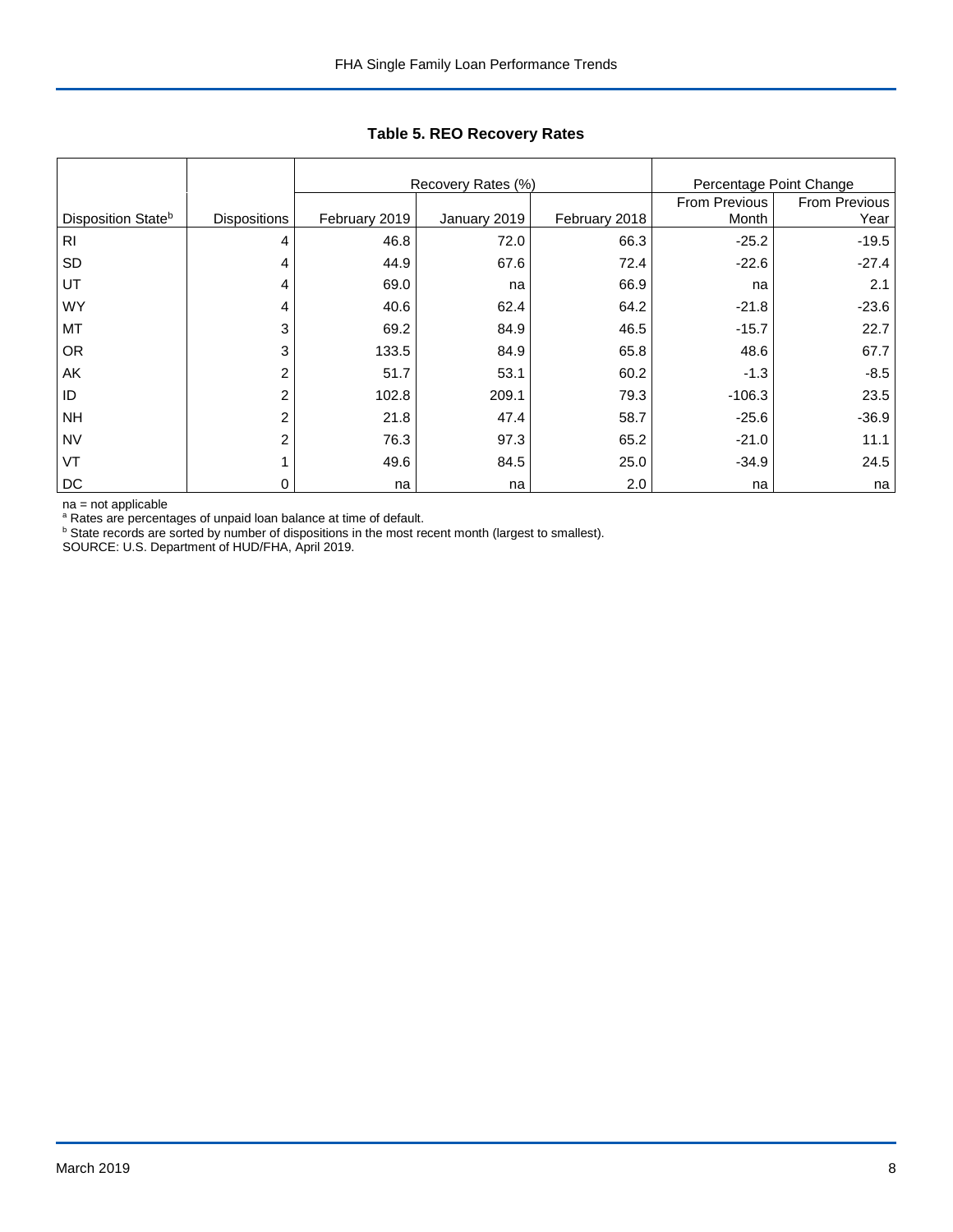|                                     |         | 2019    |         | 2018    |                                                      |                               |         |         |         |         |         |         |         |
|-------------------------------------|---------|---------|---------|---------|------------------------------------------------------|-------------------------------|---------|---------|---------|---------|---------|---------|---------|
| <b>Disposition Month</b>            | Feb     | Jan     | Dec     | Nov     | Oct                                                  | Sep                           | Aug     | Jul     | Jun     | May     | Apr     | Mar     | Feb     |
|                                     |         |         |         |         | Loss Components as Percent of Defaulted Loan Balance |                               |         |         |         |         |         |         |         |
| Claim Expenses <sup>a</sup> (%)     | 19.49   | 19.92   | 19.54   | 20.21   | 19.58                                                | 19.50                         | 19.94   | 19.95   | 20.61   | 19.75   | 20.08   | 20.53   | 20.26   |
| Holding Costs <sup>b</sup> (%)      | 5.05    | 5.04    | 5.13    | 5.13    | 5.00                                                 | 5.12                          | 4.92    | 4.72    | 4.90    | 4.92    | 4.88    | 4.79    | 4.46    |
| Loss on Collateral <sup>c</sup> (%) | 26.27   | 26.44   | 26.46   | 26.84   | 26.91                                                | 26.01                         | 25.68   | 25.52   | 26.97   | 26.14   | 27.51   | 27.93   | 29.37   |
| Sales Expense (%)                   | 4.67    | 4.66    | 4.70    | 4.71    | 4.62                                                 | 4.76                          | 4.81    | 4.65    | 4.62    | 4.51    | 4.51    | 4.57    | 4.58    |
| Program Discounts <sup>d</sup> (%)  | 0.18    | 0.26    | 0.25    | 0.24    | 0.22                                                 | 0.40                          | 0.33    | 0.24    | 0.29    | 0.12    | 0.14    | 0.25    | 0.29    |
| Net Loss Rate <sup>e</sup> (%)      | 49.36   | 48.99   | 49.14   | 48.88   | 47.87                                                | 47.86                         | 48.90   | 50.49   | 52.29   | 51.72   | 54.37   | 55.55   | 57.24   |
|                                     |         |         |         |         |                                                      | <b>Average Amount</b>         |         |         |         |         |         |         |         |
| Average Dollar Loss (\$)            | 58,680  | 58,115  | 58,917  | 57,495  | 57,321                                               | 57,634                        | 58,674  | 60,864  | 62,873  | 62,626  | 65,362  | 65,767  | 67,852  |
| Average Unpaid Balance (\$)         | 118,871 | 118,620 | 119,887 | 117,627 | 119,732                                              | 120,423                       | 119,976 | 120,554 | 120,247 | 121,095 | 120,206 | 118,383 | 118,536 |
|                                     |         |         |         |         |                                                      | <b>Occurrence Counts</b>      |         |         |         |         |         |         |         |
| Number of Dispositions              | 1,227   | 1,442   | 1,348   | 1,554   | 1.707                                                | 1,469                         | 1,939   | 1,805   | 1,905   | 2,223   | 2,186   | 2,463   | 2,380   |
| Number of Discounts                 | 4       | 8       | 6       | 8       | 9                                                    | 10                            | 12      | 12      | 10      | 6       |         | 13      | 16      |
| <b>Stage</b>                        |         |         |         |         |                                                      | <b>Average Time in Months</b> |         |         |         |         |         |         |         |
| Delinquency <sup>f</sup>            | 10.1    | 11.6    | 11.0    | 10.6    | 11.6                                                 | 11.7                          | 11.3    | 12.0    | 12.3    | 12.0    | 11.3    | 12.2    | 12.5    |
| Foreclosure <sup>g</sup>            | 13.9    | 12.6    | 13.3    | 13.8    | 13.2                                                 | 13.1                          | 14.1    | 13.4    | 13.4    | 13.3    | 13.5    | 13.7    | 13.1    |
| Deed Transferh                      | 12.7    | 13.3    | 13.7    | 13.5    | 13.6                                                 | 13.2                          | 13.6    | 14.0    | 13.7    | 13.3    | 13.5    | 14.4    | 13.4    |
| <b>REO</b>                          | 4.3     | 4.3     | 4.4     | 4.2     | 4.1                                                  | 4.3                           | 4.1     | 4.0     | 4.2     | 4.1     | 4.3     | 4.3     | 4.3     |
| All Stages                          | 40.9    | 41.7    | 42.3    | 42.0    | 42.5                                                 | 42.3                          | 43.0    | 43.2    | 43.5    | 42.6    | 42.5    | 44.5    | 43.2    |

 **Table 6. REO Components of Loss by Property Disposition Month**

<sup>a</sup> Includes interest on principal.

<sup>b</sup> Management, maintenance, repairs, administration, and security, net of rent and other income.

c Value when foreclosed (UPB) minus value received in REO; does not include Streamline refinances.

<sup>d</sup> Rate over all dispositions; effect is greater in the cases where a discount actually is given.

e Profit (loss) divided by Unpaid Principal Balance (UPB). The listed cost categories are not exhaustive, and they will not sum to the loss rate

f First missed payment to date foreclosure initiated.

<sup>g</sup> Initiation of foreclosure proceedings to auction date.

h Auction date to HUD acquisition date.